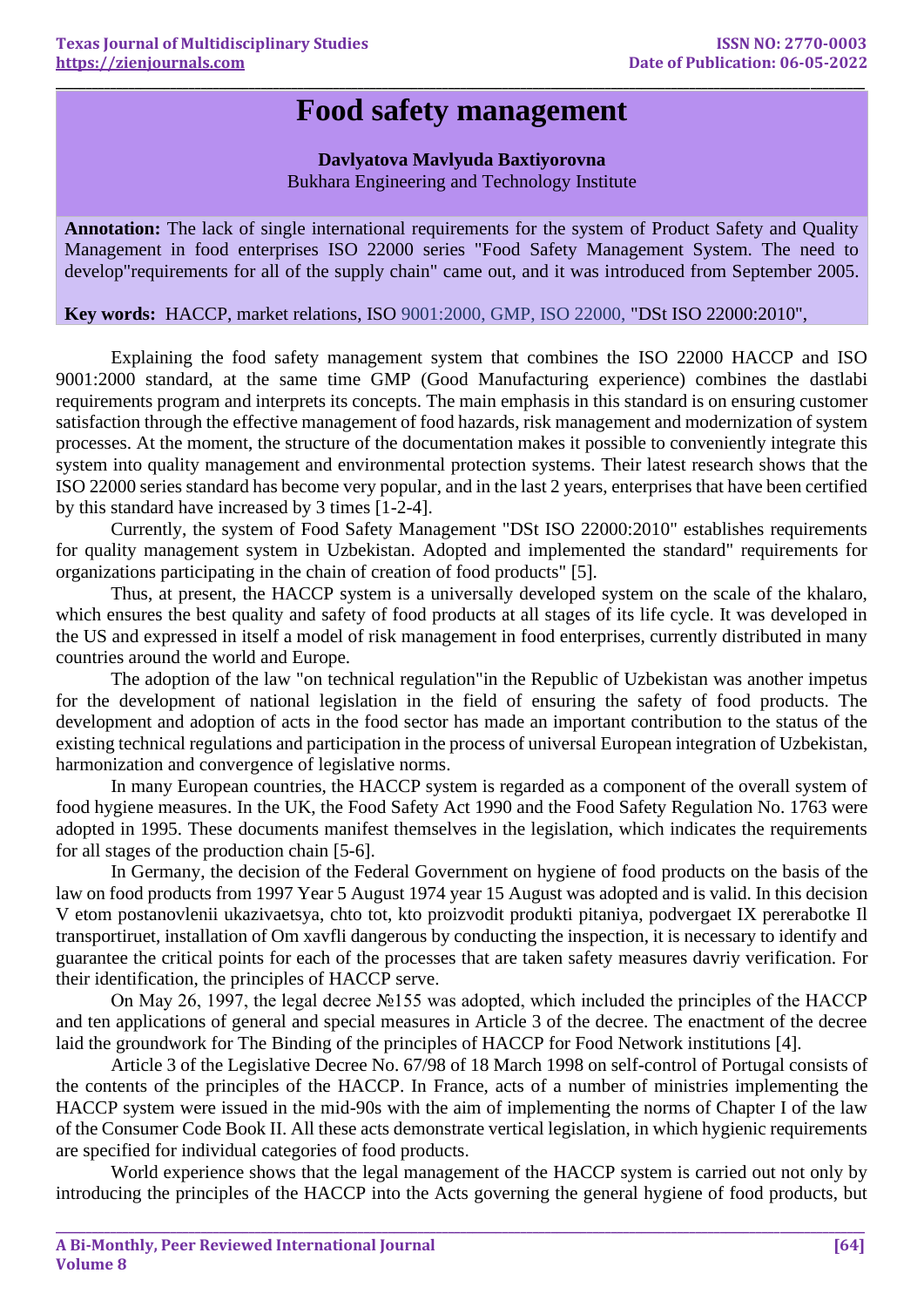**\_\_\_\_\_\_\_\_\_\_\_\_\_\_\_\_\_\_\_\_\_\_\_\_\_\_\_\_\_\_\_\_\_\_\_\_\_\_\_\_\_\_\_\_\_\_\_\_\_\_\_\_\_\_\_\_\_\_\_\_\_\_\_\_\_\_\_\_\_\_\_\_\_\_\_\_\_\_\_\_\_\_\_\_\_\_\_\_\_\_\_\_\_\_\_\_\_\_\_\_\_\_\_\_\_\_\_\_\_\_\_\_\_\_\_\_\_\_\_\_\_\_\_\_\_\_\_\_\_\_\_\_\_\_** also by introducing separate special acts dedicated to the use of the principles of the HACCP. In Europe, for example, in the Netherlands, in 1998, the second edition of the national document with the name "critical evaluation of the current HACCP system" was adopted. In Russia since July 1, 2001 the system "GOST R 51705.1-2001" kachestva. Upravlenie kachestvom pitshevix produktov na osnove printsipov HACCP. Obtshie trebovaniya " standard is adhered to. Initially, the system was developed in the 70-ies of the XX century and was used in the aerospace industry (with its help, quality and safety of food products for astronauts were controlled). In the mid-80s, the American Academy of Sciences offered it to serve all consumers. Mandatory compliance of food industry enterprises with HACCP requirements Europe [5].

HACCP-concept refers to the systematic identification, management and evaluation of hazardous omillarni, which seriously affects the safety of products. He first appeared in the US at the beginning of 1990 year. Work on the introduction of Nasr began in the countries of the European Union (EU) in 1993 year after the adoption of directives on hygiene of food products (93/43). In order to ensure the safety of products produced by enterprises of the Bunda food industry and to conduct monitoring of technological processes at the identified points, it was required to conduct a critical, risk-based analysis, which was determined by the parameters of technological processes.

The system of risk analysis and critical control points is a science-based system that allows to guarantee the safe production of the product through the control and identification of risk factors. The HACCP system is considered to be the only system that ensures the safety of food products, adopted by international organizations, which have proved its effectiveness. The use of the HACCP system allows the transition from testing of the final product to the development of prevention methods in ensuring the safety of food products.

The HACCP system should be based on a solid foundation.

This is the same in accordance with the production of the foundation:

\* Conscience production methods (GMP).

• Sanitary control methods (SNU).

GMP and SNU affect production conditions and therefore should be in accordance with the initial programs before the introduction of the HACCP system.

For the development and implementation of the HACCP system, it is necessary to apply seven principles that determine the procedure for the application, creation and implementation of the HACCP plan in the working state, for the production of this or that production.

1- Principle conduct an analysis of risks (risk factors).

2-principle. Determination of critical control points (CCP)

3-principle. Setting critical boundaries

4-principle. Development of monitoring system for CCP inspection

5- Principle Control standing CCP identify corrective actions applied in cases where he or she testifies to the monitoring results on these performances.

6- principle. Development of verification (verification) procedure confirming the factual operation of the HACCP system.

7-principle. Confirm all procedures and records related to these principles and apply them.

The principles of HACCP can be applied at all stages of food production, as well as in agricultural production, in the initial processing and processing of food products, in the stages of transportation and delivery to the customer, as well as in the systems of consumer consumption and sales [4-5].

## **Literature**

- 1. The Law of the Republic of Uzbekistan "On the quality and safety of food products" dated 30.08.1997 N 482-II (amended on 25.04.2003).
- 2. The Law of the Republic of Uzbekistan "On Technical Regulation" of 2009.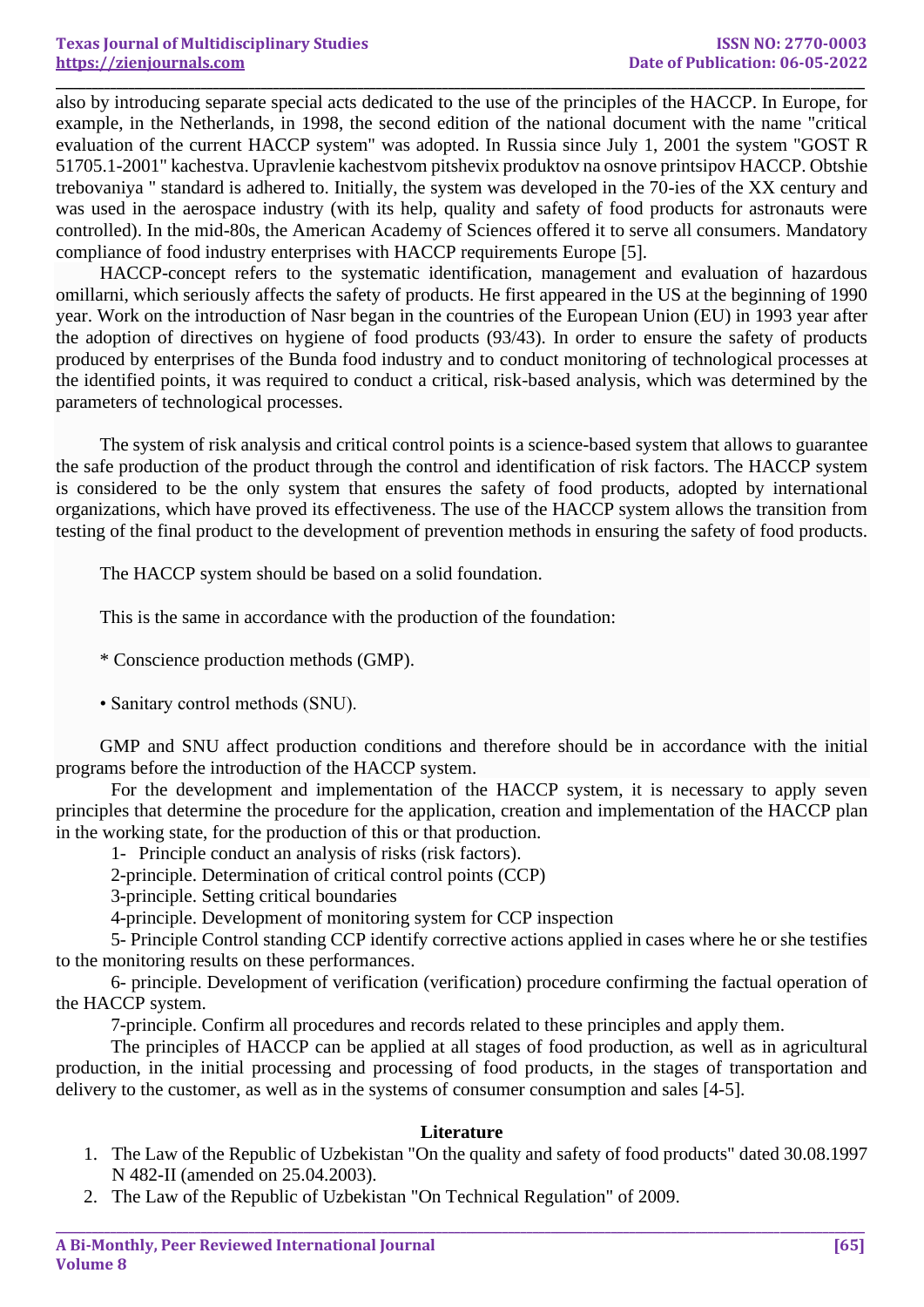- **\_\_\_\_\_\_\_\_\_\_\_\_\_\_\_\_\_\_\_\_\_\_\_\_\_\_\_\_\_\_\_\_\_\_\_\_\_\_\_\_\_\_\_\_\_\_\_\_\_\_\_\_\_\_\_\_\_\_\_\_\_\_\_\_\_\_\_\_\_\_\_\_\_\_\_\_\_\_\_\_\_\_\_\_\_\_\_\_\_\_\_\_\_\_\_\_\_\_\_\_\_\_\_\_\_\_\_\_\_\_\_\_\_\_\_\_\_\_\_\_\_\_\_\_\_\_\_\_\_\_\_\_\_\_** 3. SanPiN N. 0283-10 "Hygienic requirements for food safety" of the Republic of Uzbekistan
	- 4. Global Food Safety Initiative Guidance Document, 4<sup>th</sup> edition, July 2004 (Руководящий документ Глобальной инициативы по пищевой безопасности, 4-е издание, июль 2004).
	- 5. HACCP Standards Guide for Suppliers and External Manufacturers // Karft foods 2010, 107 c.
	- 6. Davlyatova M.B., Sagdullayev Sh.Sh., Majidov K.X., Amonova Z.M, / THE USE OF VEGETABLE EXTRACTS IN THE PRODUCTION OF FLOUR SAND CONFECTIONERY// Scientific and technical journal "development of Science and technology" №5/2020 Pages 144-149.
	- 7. Mirzaxolmatovna, X. Z. (2021). The role of logical issues in teaching mathematics to primary school pupils. *ACADEMICIA: An International Multidisciplinary Research Journal*, *11*(5), 465-467.
	- 8. Rakhimovich, F. I., & Ibrokhimovich, F. J. (2021). The Use of Information Technology in Primary Schools. *Texas Journal of Multidisciplinary Studies*, *2*, 7-10.
	- 9. Хурсанова, З. М., Фозилов, Ж. И., & Давыдова, Е. П. (2021). ВАЖНОСТЬ РАЗВИТИЕ ЛОГИЧЕСКОГО МЫШЛЕНИЯ В ПРЕПОДАВАНИИ МАТЕМАТИКИ УЧАЩИХСЯ НАЧАЛЬНОЙ ШКОЛЫ. *Интернаука*, (24-1), 87-88.
	- 10. Фозилов, Ж. И. (2021). СОВРЕМЕННЫЕ МЕТОДЫ И ТЕХНОЛОГИИ ПРЕПОДАВАНИЯ В НАЧАЛЬНОЙ ШКОЛЕ. *Студенческий вестник*, (1-1), 55-56.
	- 11. Fozilov, J. I., & Toychiyeva, M. M. (2021). THE ROLE OF MENTAL ARITHMETICS IN THE DEVELOPMENT OF ATTENTION AND THINKING IN ELEMENTARY SCHOOL. *Студенческий форум*, (12), 101-102.
	- 12. Ibrokhimovich, F. J. (2022). Teaching Mathematics in Elementary School: Issues and Solutions. *Eurasian Journal of Learning and Academic Teaching*, *4*, 84-87.
	- 13. Fozilov, J., & Davidova, E. (2020). ON THE FORMATION OF TOLERANCE IN FUTURE PRIMARY SCHOOL TEACHERS. *Студенческий форум*, (27), 79-81.
	- 14. Ibrokhimovich, F. J. (2022). The Importance of Mother Tongue and Children's Literature in Primary School. *Eurasian Journal of Learning and Academic Teaching*, *5*, 1-3.
	- 15. Fozilov, Z., & Sharobidinova, S. (2020). INFLUENCE OF COMPUTERS ON THE DEVELOPMENT OF COGNITIVE ABILITIES OF PRIMARY EDUCATION PUPILS. *Студенческий вестник*, (25-3), 86-88.
	- 16. Ibrokhimovich, F. J. (2022). Development of Intellectual Abilities of Primary School Students in Mathematics Lessons. *Journal of Pedagogical Inventions and Practices*, *6*, 136-140.
	- 17. Ibrokhimovich, F. J., & Mirzaxolmatovna, X. Z. (2022). THE MOST IMPORTANT ROLE OF MATHEMATICS IN PRIMARY SCHOOL. *Galaxy International Interdisciplinary Research Journal*, *10*(3), 652-655.
	- 18. Ibrokhimovich, F. J. (2022). Application Of Some Teaching Methods in Mathematics Lessons in Elementary Grades. *Journal of Pedagogical Inventions and Practices*, *5*, 15-17.
	- 19. Rakhimovich, F. I., & Ibrokhimovich, F. J. (2022). Methodology of Teaching Arithmetic Practices in Primary School Mathematics. *Texas Journal of Multidisciplinary Studies*, *7*, 5-7.
	- 20. Mirzaxolmatovna, X. Z., & Ibrokhimovich, F. J. (2022). Methods And Techniques of Teaching in Mathematics Lessons in Primary School and Their Positive and Negative Aspects. *The Peerian Journal*, *5*, 70-73.
	- 21. Mirzaxolmatovna, X. Z., & Ibrokhimovich, F. J. (2021). DEVELOPMENT OF CRITICAL THINKING IN THE LESSONS OF MATHEMATICS IN ELEMENTARY CLASSES. *EPRA International Journal of Environmental Economics, Commerce and Educational Management*, *8*(11), 1-1.
	- 22. Фозилов, Ж. И., & Давыдова, Е. П. (2020). ВАЖНОСТЬ СОБЛЮДЕНИЯ ГИГИЕНЫ ДЕТЕЙ В НАЧАЛЬНЫХ КЛАССАХ. *Студенческий вестник*, (30-1), 20-21.
	- 23. Mirzaxolmatovna, X. Z., Ibrokhimovich, F. J., & Ne'matovna, R. S. (2022). Methodology of Teaching Mathematics in Primary Education. *Journal of Pedagogical Inventions and Practices*, *7*, 81-83.
	- 24. Фозилов, И. Р., Раимбердиева, Ш. Н., & Хурсанова, З. М. (2021). РАЗВИТИЕ ЛОГИЧЕСКОГО МЫШЛЕНИЯ В НАЧАЛЬНЫХ КЛАССАХ. *Интернаука*, (24-1), 81-82.
	- 25. Rakhimovich, F. I. Rakhimovich FH ASPECTS OF DEVELOPMENT OF ECONOMIC ANALYSIS IN THE CONDITIONS OF DIGITAL ECONOMY. *life*, *2*(15), 17.